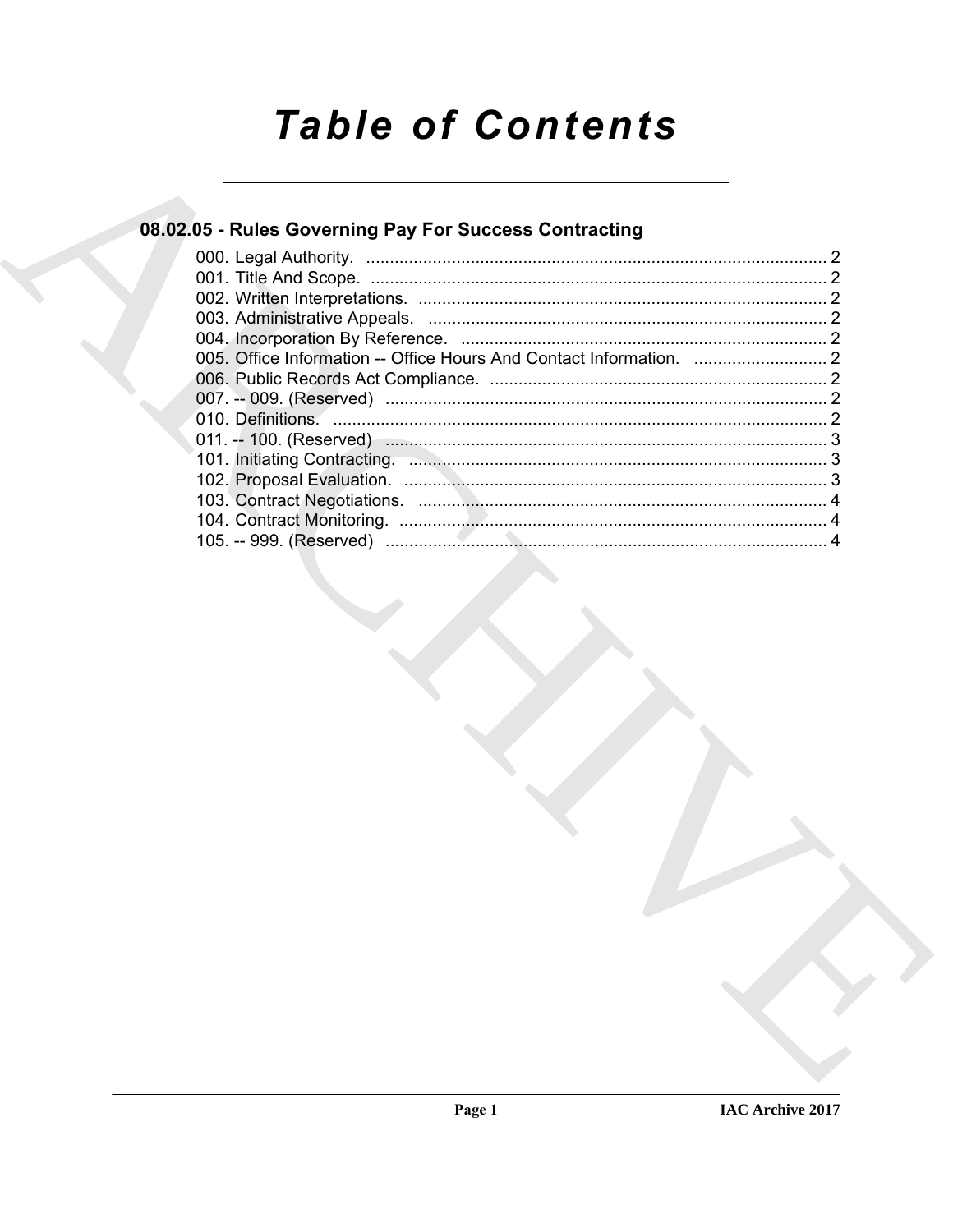#### **IDAPA 08 TITLE 02 CHAPTER 05**

#### **08.02.05 - RULES GOVERNING PAY FOR SUCCESS CONTRACTING**

#### <span id="page-1-1"></span><span id="page-1-0"></span>**000. LEGAL AUTHORITY.**

#### <span id="page-1-2"></span>**001. TITLE AND SCOPE.**

|               |  |  |  |  |  | Title. These rules shall be cited as IDAPA 08.02.05, "Rules Governing Pay for Success" |  |             |
|---------------|--|--|--|--|--|----------------------------------------------------------------------------------------|--|-------------|
| Contracting." |  |  |  |  |  |                                                                                        |  | $(3-29-17)$ |

#### <span id="page-1-3"></span>**002. WRITTEN INTERPRETATIONS.**

#### <span id="page-1-4"></span>**003. ADMINISTRATIVE APPEALS.**

#### <span id="page-1-5"></span>**004. INCORPORATION BY REFERENCE.**

| There are no documents that have been incorporated by reference into these rules. | $(3-29-17)$ |
|-----------------------------------------------------------------------------------|-------------|
|                                                                                   |             |

#### <span id="page-1-6"></span>005. OFFICE INFORMATION -- OFFICE HOURS AND CONTACT INFORMATION.

| <b>Street Address</b> . The offices of the Department are located at 650 W. State Street, Boise, Idaho. |  |             |
|---------------------------------------------------------------------------------------------------------|--|-------------|
|                                                                                                         |  | $(3-29-17)$ |

- **02. Mailing Address**. The mailing address of the Department is P.O. Box 83720, Boise, Idaho 83720- 0027. (3-29-17)
	- **03.** Web Address. The electronic address of the Department of Education is www.sde.idaho.gov. (3-29-17)
	- **04. Telephone Number**. The telephone number of the Department is (208) 332-6800. (3-29-17)
	- **05. Facsimile**. The facsimile number of the Department is (208) 334-2228. (3-29-17)

#### <span id="page-1-15"></span><span id="page-1-7"></span>**006. PUBLIC RECORDS ACT COMPLIANCE.**

#### <span id="page-1-8"></span>**007. -- 009. (RESERVED)**

#### <span id="page-1-14"></span><span id="page-1-13"></span><span id="page-1-12"></span><span id="page-1-11"></span><span id="page-1-10"></span><span id="page-1-9"></span>**010. DEFINITIONS.**

|               |                                                                                                                                                                                            | <b>CHAPTER 05</b>                                                                                                                                                                                                                |             |  |  |  |  |
|---------------|--------------------------------------------------------------------------------------------------------------------------------------------------------------------------------------------|----------------------------------------------------------------------------------------------------------------------------------------------------------------------------------------------------------------------------------|-------------|--|--|--|--|
|               |                                                                                                                                                                                            | 08.02.05 - RULES GOVERNING PAY FOR SUCCESS CONTRACTING                                                                                                                                                                           |             |  |  |  |  |
| 000.          |                                                                                                                                                                                            | LEGAL AUTHORITY.<br>In accordance with Sections 33-125B(8), Idaho Code, the State Board of Education may promulgate rules<br>implementing the provisions of Section 33-125B, Idaho Code.                                         | $(3-29-17)$ |  |  |  |  |
| 001.          |                                                                                                                                                                                            | TITLE AND SCOPE.                                                                                                                                                                                                                 |             |  |  |  |  |
| Contracting." | 01.                                                                                                                                                                                        | Title. These rules shall be cited as IDAPA 08.02.05, "Rules Governing Pay for Success                                                                                                                                            | $(3-29-17)$ |  |  |  |  |
|               | 02.                                                                                                                                                                                        | Scope. These rules constitute the requirements for Pay for Success Contracting.                                                                                                                                                  | $(3-29-17)$ |  |  |  |  |
| 002.          | are available at the Board.                                                                                                                                                                | <b>WRITTEN INTERPRETATIONS.</b><br>In accordance with Section 67-5201(19)(b)(iv), Idaho Code, written interpretations, if any, of the rules of this chapter                                                                      | $(3-29-17)$ |  |  |  |  |
| 003.          |                                                                                                                                                                                            | <b>ADMINISTRATIVE APPEALS.</b><br>Unless otherwise provided for in the rules of the Board or in the Board Governing Policies and Procedures, all<br>administrative appeals allowed by law shall be conducted as provided herein. | $(3-29-17)$ |  |  |  |  |
| 004.          |                                                                                                                                                                                            | <b>INCORPORATION BY REFERENCE.</b><br>There are no documents that have been incorporated by reference into these rules.                                                                                                          | $(3-29-17)$ |  |  |  |  |
| 005.          | <b>OFFICE INFORMATION -- OFFICE HOURS AND CONTACT INFORMATION.</b><br>The offices of the Department are open from 8 a.m. to 5 p.m., except Saturday, Sunday, and legal holidays. (3-29-17) |                                                                                                                                                                                                                                  |             |  |  |  |  |
|               | 01.                                                                                                                                                                                        | Street Address. The offices of the Department are located at 650 W. State Street, Boise, Idaho.                                                                                                                                  | $(3-29-17)$ |  |  |  |  |
| 0027.         | 02.                                                                                                                                                                                        | Mailing Address. The mailing address of the Department is P.O. Box 83720, Boise, Idaho 83720-                                                                                                                                    | $(3-29-17)$ |  |  |  |  |
|               | 03.                                                                                                                                                                                        | Web Address. The electronic address of the Department of Education is www.sde.idaho.gov.                                                                                                                                         | $(3-29-17)$ |  |  |  |  |
|               | 04.                                                                                                                                                                                        | Telephone Number. The telephone number of the Department is (208) 332-6800.                                                                                                                                                      | $(3-29-17)$ |  |  |  |  |
|               | 05.                                                                                                                                                                                        | <b>Facsimile.</b> The facsimile number of the Department is (208) 334-2228.                                                                                                                                                      | $(3-29-17)$ |  |  |  |  |
| 006.          |                                                                                                                                                                                            | PUBLIC RECORDS ACT COMPLIANCE.<br>These rules are subject to the provisions of the Idaho Public Records Act, Title 74, Chapter 1, Idaho Code. (3-29-17)                                                                          |             |  |  |  |  |
| $007. - 009.$ |                                                                                                                                                                                            | (RESERVED)                                                                                                                                                                                                                       |             |  |  |  |  |
| 010.          | DEFINITIONS.                                                                                                                                                                               |                                                                                                                                                                                                                                  |             |  |  |  |  |
|               | 01.                                                                                                                                                                                        | <b>Board</b> . The State Board of Education.                                                                                                                                                                                     | $(3-29-17)$ |  |  |  |  |
|               | 02.                                                                                                                                                                                        | Department. The State Department of Education.                                                                                                                                                                                   | $(3-29-17)$ |  |  |  |  |
|               | 03.                                                                                                                                                                                        | Oversight Committee. Committee formed pursuant to Section 33-125B(6), Idaho Code, to<br>evaluate pay for success contracting proposals.                                                                                          | $(3-29-17)$ |  |  |  |  |
|               | 04.                                                                                                                                                                                        | Pay for Success Contracting. Contracting for services with private entities whereby services are                                                                                                                                 |             |  |  |  |  |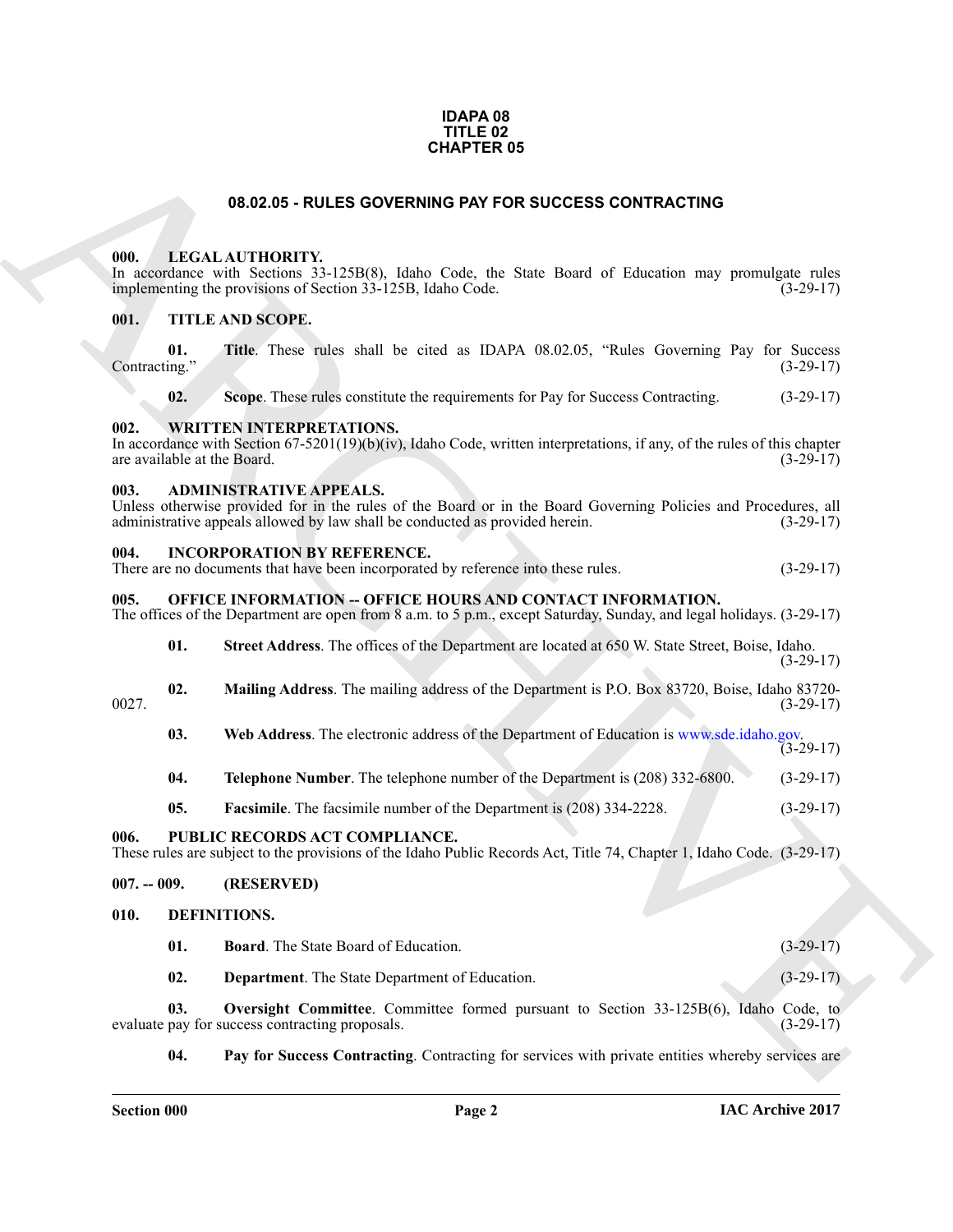reimbursed based on the achievement of outcomes pursuant to Section 33-125B, Idaho Code. (3-29-17)

#### <span id="page-2-0"></span>**011. -- 100. (RESERVED)**

### <span id="page-2-8"></span><span id="page-2-3"></span><span id="page-2-1"></span>**101. INITIATING CONTRACTING.**

**01.** Two Routes for Initiating Contracting. Contracting may be initiated through two (2) separate (3-29-17)  $r_0$  routes.  $(3-29-17)$ 

<span id="page-2-6"></span>**a.** Initiated by Department. The Department may issues a request for information upon identification (15-29-17) of a need for a service; or

**b.** Initiated by interested party. An interested party or service provider may identify a need for service and submit a proposal to the State Department of Education. Proposals must include a letter of intent to participate in a pay for success contract and must include the following information: (3-29-17) a pay for success contract and must include the following information:

<span id="page-2-7"></span>

| Special service(s) that the service provider will provide; | $(3-29-17)$ |
|------------------------------------------------------------|-------------|
|                                                            |             |

ii. How the services will enhance student academic achievement; (3-29-17)

iii. Source of education funding from which savings will be realized; (3-29-17)

iv. Identity of one (1) or more qualified external evaluators; (3-29-17)

v. Provide external evaluator's qualifications and expertise as required pursuant to Section 33-125B, vde; and (3-29-17) Idaho Code; and

vi. Identify local education agencies (LEA) that have expressed interest in participating in the service<br>mentation that LEA meets the requirements pursuant to Section 33-125B, Idaho Code. (3-29-17) and documentation that LEA meets the requirements pursuant to Section 33-125B, Idaho Code.

**02. Additional Information**. As part of the review process, the oversight committee may request il information. (3-29-17) additional information.

<span id="page-2-9"></span><span id="page-2-5"></span><span id="page-2-4"></span>**03. Format**. Proposals may be submitted in electronic or hard copy format. (3-29-17)

#### <span id="page-2-2"></span>**102. PROPOSAL EVALUATION.**

#### <span id="page-2-10"></span>**01. Timeline**. (3-29-17)

**a.** Within five (5) business days of receipt of the complete proposal, the proposal will be forwarded cally to the oversight committee. electronically to the oversight committee.

Sinks Board of References Contributions (Rules Governing Pay For Success Contributing<br>
entities of the activities contribution of the state of the state of the state of the state of the state of the state of the state of **b.** After receiving the proposal, the oversight committee will determine if additional information is needed to evaluate the proposal. The oversight committee will request additional information from the interested party within thirty (30) days of receiving the initial proposal. (3-29-17) party within thirty  $(30)$  days of receiving the initial proposal.

**c.** The interested party shall respond to a request for additional information within fifteen (15) days of receiving the request. (3-29-17)

i. Requests for additional response time may be granted at the discretion of the oversight committee.  $(3-29-17)$ 

ii. If the interested party fails to respond or additional information is not received within the specified oversight committee may reject the proposal without further consideration.  $(3-29-17)$ time, the oversight committee may reject the proposal without further consideration.

The oversight committee shall hold an initial meeting either in-person, telephonically, or by other r the merits of the proposal within forty-five (45) days of receipt of the proposal. (3-29-17) means, to consider the merits of the proposal within forty-five (45) days of receipt of the proposal.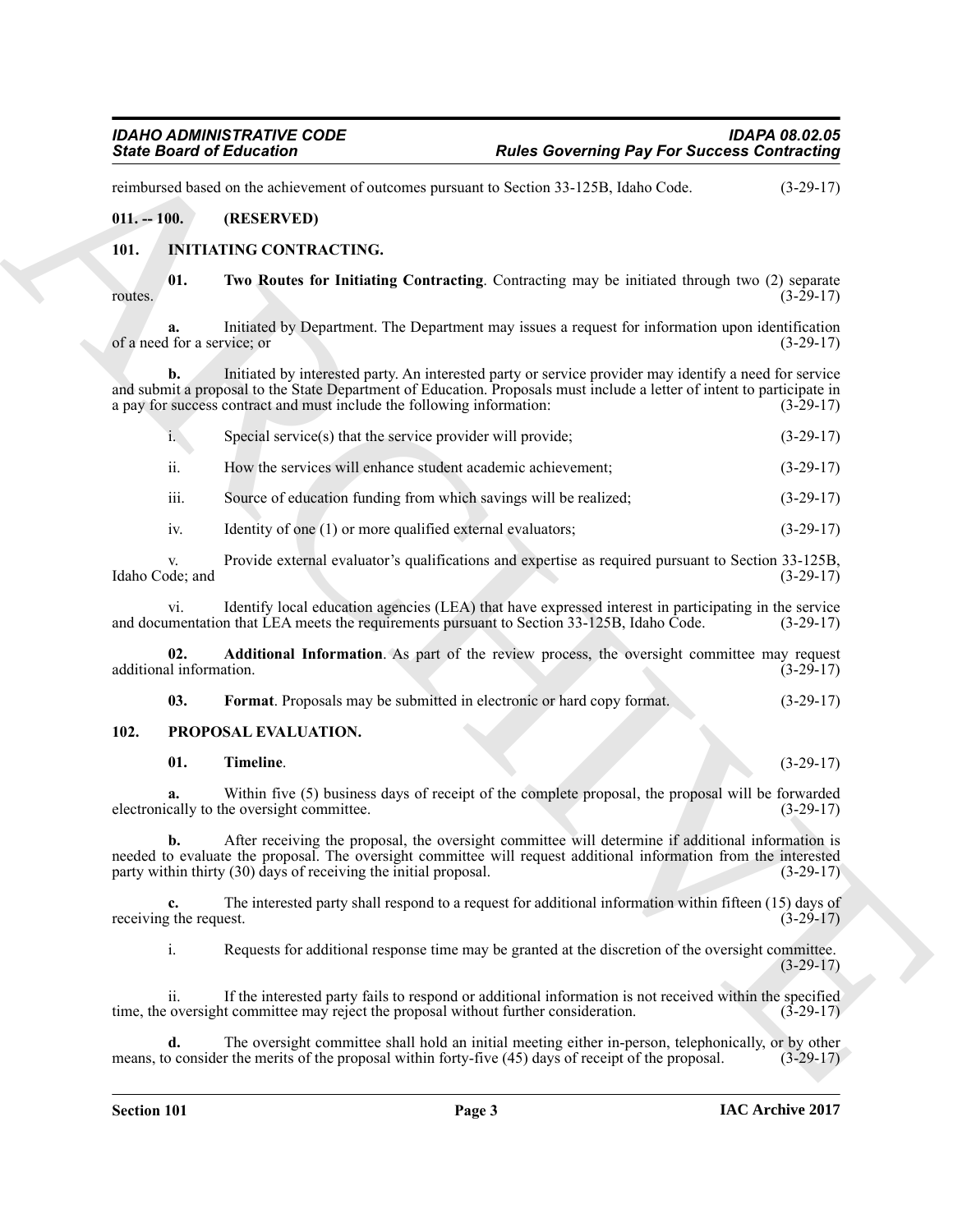**e.** The oversight committee chair shall inform the Department designated staff person, and the interested party, of its decision on a proposal within ninety (90) days of receipt of the complete proposal. (3-29-17)

**02. Oversight Committee Action**. Following consideration of a proposal, the oversight committee shall take one (1) of the following actions: (3-29-17)

<span id="page-3-9"></span>**a.** Require the Department to start negotiations with the interested party; (3-29-17)

**b.** Require the Department to start negotiations with the interested party, subject to conditions by the oversight committee; (3-29-17) imposed by the oversight committee;

**c.** Reject the proposal with suggestions for improving the proposal prior to considering resubmittal,  $(3-29-17)$ or;  $(3-29-17)$ 

<span id="page-3-10"></span>**d.** Reject the proposal. (3-29-17)

**03. Proposal Resubmittal**. Proposals that have been rejected may be resubmitted for consideration if amendments have been made to the proposal or additional information has been added for the oversight committee's consideration. (3-29-17) consideration. (3-29-17)

#### <span id="page-3-4"></span><span id="page-3-0"></span>**103. CONTRACT NEGOTIATIONS.**

**01.** Negotiation Teams. Contract negotiations for accepted proposals shall involve the following individuals: (3-29-17) individuals: (3-29-17)

<span id="page-3-5"></span>**a.** The Department chief budget officer or designee; (3-29-17)

**b.** One (1) or more individuals with a background in complex financial instruments; (3-29-17)

**c.** One (1) or more individuals with a background in complex financial instruments, at least one (1) of ill be from the state treasurer's office or the state endowment fund board:  $(3-29-17)$ which will be from the state treasurer's office or the state endowment fund board;

**d.** One (1) or more financial officers from a local education agency. In the event a local education agency has already been identified to participate in the proposal, the chief financial officer for the local education agency shall participate. (3-29-17) agency shall participate.

<span id="page-3-7"></span><span id="page-3-6"></span>**e.** One (1) or more individuals representing the interested party. (3-29-17)

**02. Negotiation Timeline**. Negotiations shall be completed within ninety (90) days unless extended by the oversight committee. To be extended by the oversight committee, the committee must determine that all parties have made a best effort to negotiate the contract. have made a best effort to negotiate the contract.

Sinks Board of Enforcement Commute case also above the popular and particular interesting the consistent of the constraints of the systems of the systems of the constraints of the systems of the systems of the systems of **03. Negotiation Updates**. The Department shall provide regular contract negotiation updates to the oversight committee, not less than every thirty (30) days during contract negotiations. Failure to negotiate mutually agreeable terms within ninety (90) days shall be reported to the oversight committee. The committee may extend the timeline for negotiations, appoint a new negotiations team or terminate the negotiations. (3-29-17) timeline for negotiations, appoint a new negotiations team or terminate the negotiations.

<span id="page-3-8"></span>**04.** Time Tracking. State employees' time spent on the evaluation or negotiation shall be tracked and recorded on a per proposal basis and be provided to the oversight committee, or to other interested parties upon request. request.  $(3-29-17)$ 

#### <span id="page-3-3"></span><span id="page-3-1"></span>**104. CONTRACT MONITORING.**

Contract monitoring reports will be submitted to the oversight committee by the Department in a timeline and format established by the oversight committee. (3-29-17) established by the oversight committee.

#### <span id="page-3-2"></span>**105. -- 999. (RESERVED)**